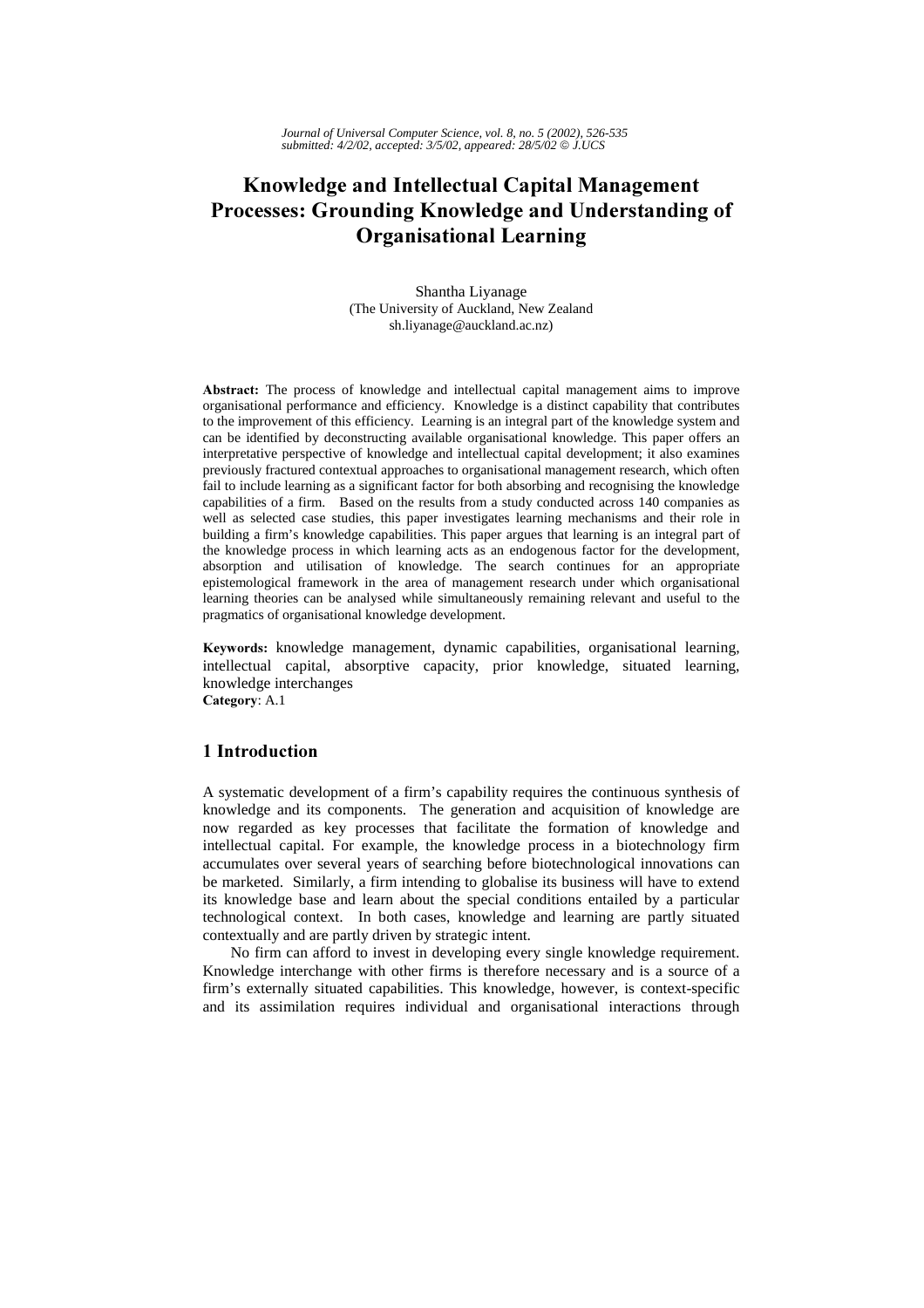learning; a firm's ability to internalise such knowledge determines its capacity to generate future knowledge. A firm may choose specific strategies to renew its internal knowledge capacity or decide to tap into externally situated knowledge-bases. In both circumstances, learning is a key process that allows a firm's knowledge to be developed and extended to its business routines [Zollo and Winter, 2000].

Different firms display varying levels of capabilities in assimilating experience and knowledge competencies. Such a capability is generally classified as a firm's absorptive capacity, that is, a firm's ability to value, assimilate, and apply new knowledge. A firm's absorptive capacity also depends on its prior knowledge [Cohen and Levinthal, 1990]. The learning process assists the internalisation of both new and externally situated knowledge competencies and improves the thought and behavioural quality of individuals and organisations. A firm's knowledge-base would as such require a learning process that depends on direction rather than passive experiences. In this way, organisational action can be improved through specific knowledge applications and deployments.

Learning is an interactive process of action and reflection [Klob, 1984]. It also involves acquiring skills, developing technological expertise, knowing the hows and whys of processes, and understanding the information and knowledge needed to develop a firm's competencies. Knowledge can only grow and develop when there is effective action [Barton-Jones, 1999, Liyanage and Jones, 2002]. Organisational learning is therefore considered a process of improving organisational action through better knowledge and understanding [Garvin, 2000]. Like knowledge, learning can also be treated as part of a firm's absorptive capacity; learning provides a firm with a broad set of skills that enables it to deal with both explicit and tacit components of internally and externally situated knowledge. Linking learning and knowledge is therefore important as these two components unite to provide requisite organisational competencies and business routines, which are based on various types of interaction, knowledge requirements, and the ability of an organisation to implement required changes.

### 2 How Does a Firm Learn?

The ability to internalise knowledge and learn provides a firm with varying capabilities. The role of learning in the knowledge process can be analysed from two perspectives. Several researchers have examined learning from a situated organisational learning perspective. This perspective views knowledge as embedded in individuals, connections between individuals and social groups, and artifacts [Winter, 2000, Edmondson, 2002]. Knowledge can also be situated within certain social and organisational contexts and embedded in certain practices [Lave and Wagner, 1991]. Learning untangles such knowledge and provides a common knowledge base. However, the value of such knowledge depends on each firm's absorptive capacity that will determine the similarities between the routines and knowledge-bases of firms [Lane and Lubatkin, 1998]. Thus, learning is a conduit that transmits knowledge from internal and external resources. The situated organisational learning perspective argues that learning is an ongoing activity carried out by individuals. Knowledge created by this learning process is embedded in both the minds of individual actors and the actors' environment, which becomes structured as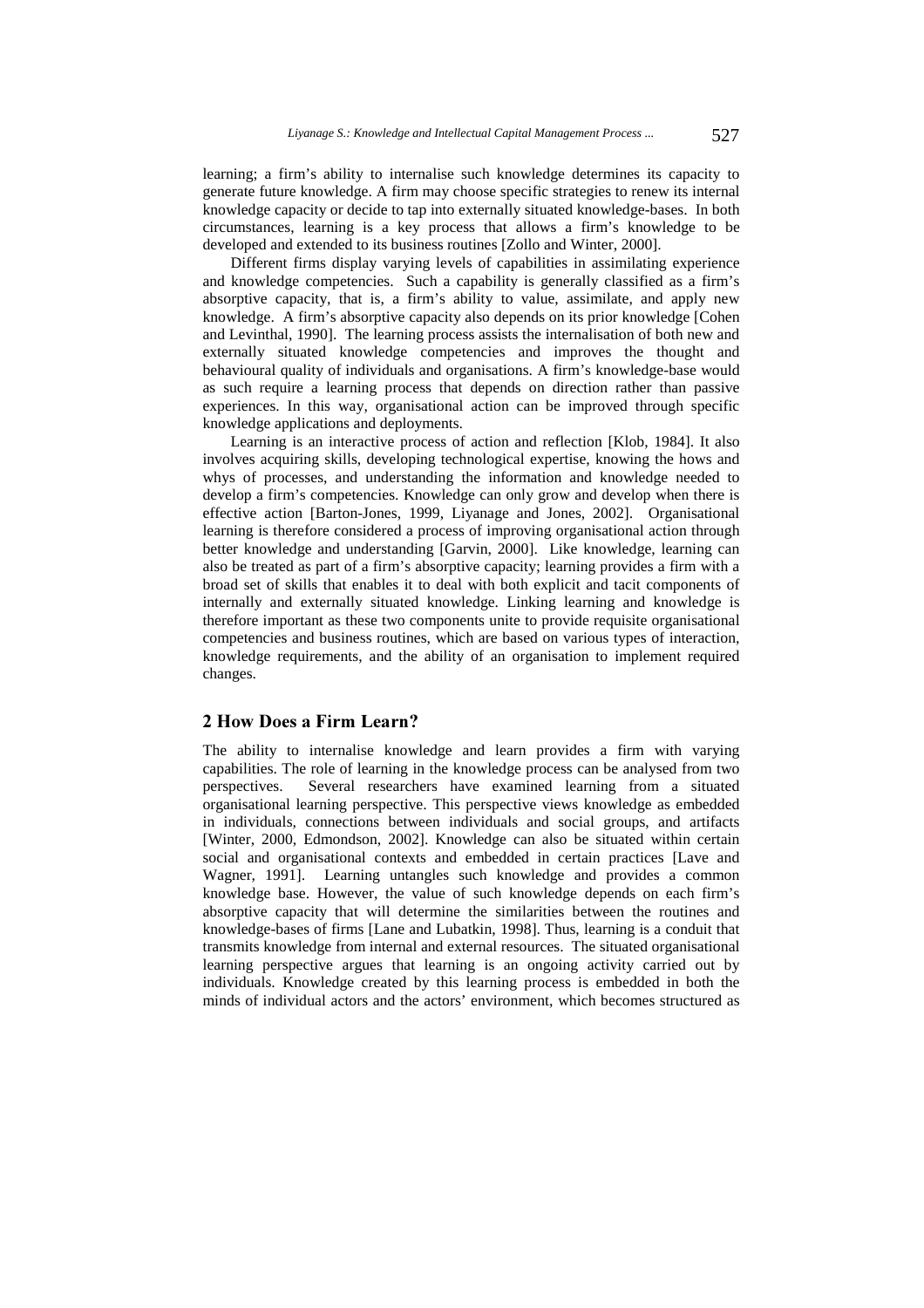a result of this activity [Nidumolu et al., 2001]. The situated organisational learning perspective lends support to the continuous transformation of knowledge. From a knowledge absorption viewpoint, other important aspects of learning are the negotiations, interactions, and collaborations that take place, and which are facilitated by knowledge interchanges [Millar et al., 1997]. Such interchanges allow the mixing and aligning of contextually situated knowledge with a firm's internal structures of knowledge. Knowledge interchanges can be achieved through contextually appropriate interaction and activity. [Glynn et al., 1994] argued that organizational learning is neither strictly micro nor macro in nature; instead, it involves a complex interplay between individuals, work-units, and the overall business processes of an organisation.

Learning processes, like knowledge, require management and guided development. They also involve a process of knowledge absorption within individuals and organizations. Such an absorptive capacity determines a firm's level of knowledge and learning integration. Excessive learning will not necessarily result in a corresponding increase in knowledge capital. The connection between knowledge and learning therefore requires deeper explorations. Several intervening processes between learning and knowledge creation and absorption have been identified [Boden, 1990 and Ruggles, 1997]. They include: the identification of the stock and structure of knowledge available to the organization, so knowledge gaps can be made known and remedied; the decontextualisation of knowledge into explicit forms so as to enable its communication and transmission; the synthesis and assimilation of knowledge interchanges by a multitude of users; the facilitation of knowledge generation and production; and the synthesis, adaptation, and transformation of knowledge to generate novel and creative uses. Some of these processes support continuous learning whereas others involve incremental learning through the accumulation of various amounts of knowledge. The changes to the rate and direction of knowledge are therefore influenced by such learning processes.

Learning is induced by changing the various components of knowledge. In this way, knowledge typologies can be varied according to information and data (explicit forms), thereby allowing a variety of learning possibilities. Learning also allows the translation of tacit knowledge or experiential knowledge into related business routines. For example, an apprentice working with a master craftsman learns by observing (with or without interaction) and imitative behaviour through trial and error. Learning can therefore be seen as the progressive unlocking of the tacit components of knowledge and the internalisation of such knowledge.

Firms may also learn through deliberate mechanisms of collaboration, partnerships, and alliances. These processes involve continuous interactions. [Lundvall, 1992] classified learning as a predominantly interactive process. He argued that learning was therefore socially embedded and could not be understood without accounting for its institutional and cultural contexts.

Irrespective of the situated or interactive components of knowledge, learning allows the transition from generalised capability building to specific capability building. The interchange of knowledge operates by transmitting contextually situated knowledge into a firm's internal structures of knowledge. As such, the connection between a firm's prior knowledge, its absorptive capacity, and the relationship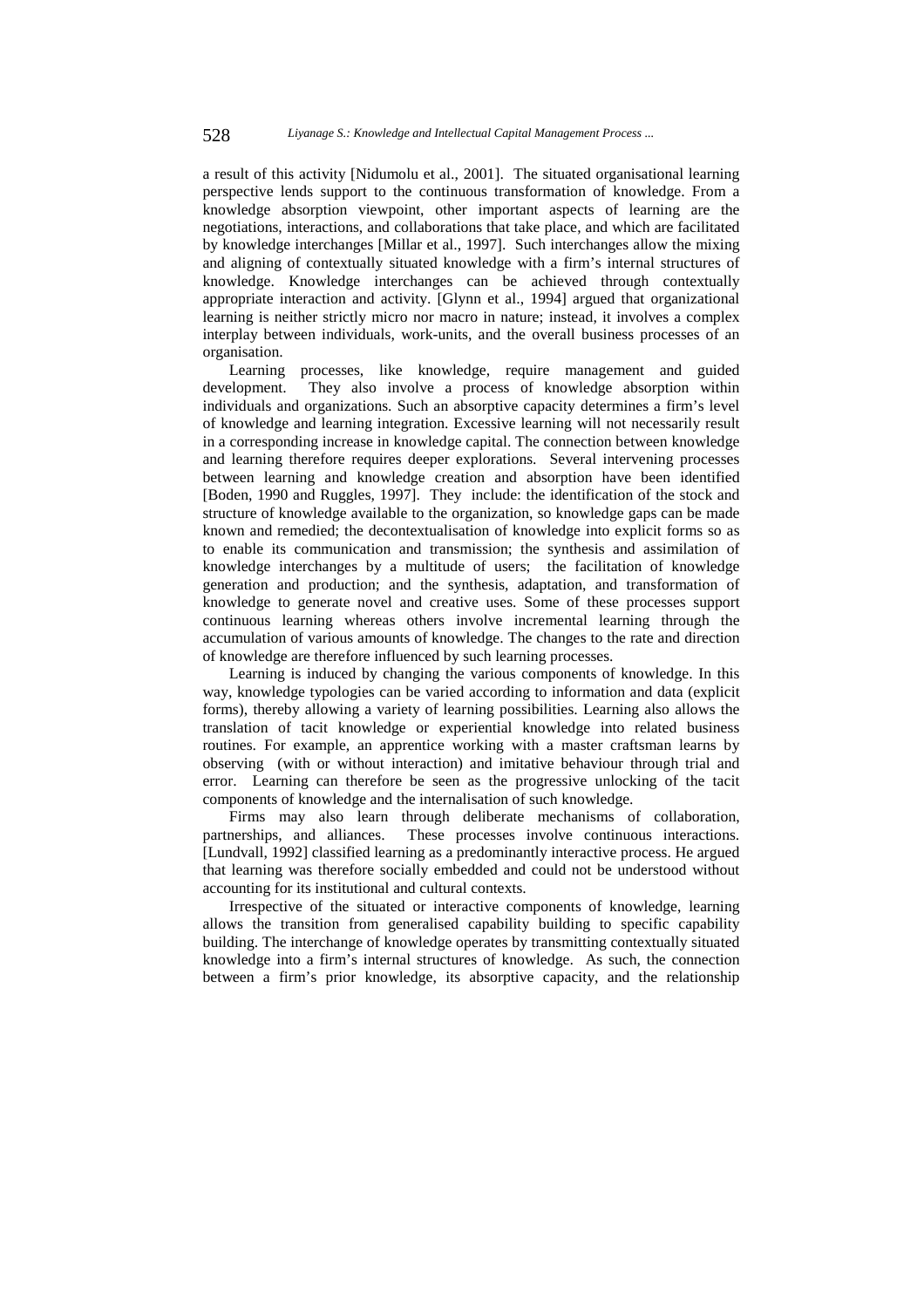between new and prior knowledge are important determinants of a firm's capabilities of internalising knowledge.

### 3 Analysis and Results

Our survey of 140 firms and selected case studies have revealed a wide variety of learning practices which are not closely integrated with the knowledge management practices of the organizations examined. The overall responsiveness to learning is poor: learning is generally considered an individual need rather than an organisational knowledge requirement. Individuals were hired for particular tasks and they were expected to perform the task at a given knowledge level. In our analysis, we examined the following aspects: (a) learning strategies; (b) knowledge strategies that incorporate learning; (c) management attitudes towards learning; (d) organisational support for learning; and (e) processes of knowledge articulation.

Firms tend to observe and imitate the business routines of other firms. In this way, a firm's products, processes, and services are benchmarked. We identified the following patterns of learning in most organisations:

- a) Learning in response to compulsory skills and knowledge gains at no cost to the organisation [Learning by Experience and Engagement]
- b) Learning as a result of a particular strategy, for example, a knowledge or innovation strategy, which comes at a cost to an organisation [Directed Learning]
- c) Learning as a result of dynamic capability building at a cost to an organization [High-level Cognitive Learning]
- d) Learning as a result of task sharing and team building at no cost to an organization [Interactive Learning].

Most firms surveyed (77%) strongly disagreed that firms were able to learn from knowledge situated in other firms and found that such knowledge transfers only occurred within specific needs, for example, the implementation of ERP software among network members. However, intra-organisational learning often takes place with the maturity of a particular knowledge and as a result of technology transfers [Crossan and Inkpen, 1994]. Learning was strong among the business units of some firms, especially in cases where knowledge was passed on from one project to another, and also in instances where collective action was needed for specific knowledge applications. Much directed learning was undertaken in response to dealing with certain exigencies in a firm. Nearly 71 percent of the managers interviewed strongly believed that learning and knowledge management were two separate activities. Although managers emphasised the development of knowledge systems, learning was generally relegated to the domain of individuals. The managers also strongly supported effective decision-making and responses that required interorganisational events. This would link participants with their practical objectives and satisfy their discursive relevance criteria. Learning is essentially grounded in a social context, where the need to know is based on an employee's fear of obsolescence and future requirements. The ability to learn is self-motivated. The social grounding of learning entails different knowledge perspectives and heterogeneous knowledge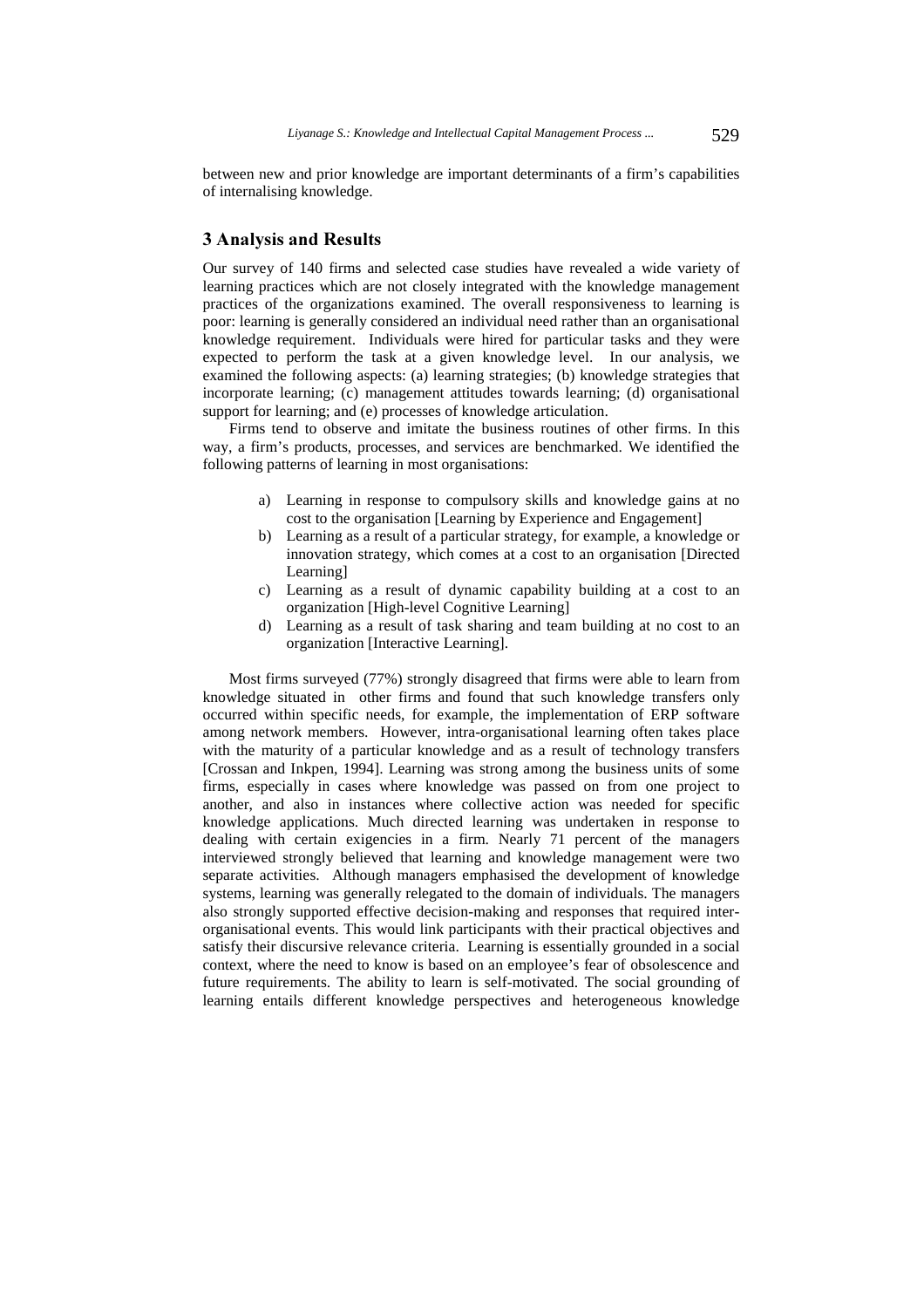inputs. Most employees interviewed undertook higher cognitive learning, which had some relevance to the organization, but was not entirely in line with the core business of the firm.

A significant percent of managers (83%) strongly agreed that learning reflects an individual need to acquire desired skills and better performances. The relationship between knowledge and learning in an organisation depends on individual acts. This is an ongoing process that requires an organisation to mediate between different skills and learning needs. Most managers support learning as a form of developing organisational capabilities and hold the view that organisational learning expands the ability of individuals to critically examine the issues related to decision-making and action. In fact, 67 percent of the managers surveyed considered learning a mechanism capable of consolidating a firm's prior knowledge-base and aiding in the assimilation of new knowledge.



Figure 1: The Connection between Prior Knowledge, New Knowledge and Learning Capability

Managers were also aware of the different processes available to a firm for knowledge acquisition and absorption, which could assist a firm in expanding its capabilities in several directions. The assimilation of new knowledge, its integration with prior knowledge, and the deployment of a firm's knowledge resources are central factors affecting all firms engaged in business. Most managers have consciously adopted knowledge strategies to capture information. However, they invariably fail to utilise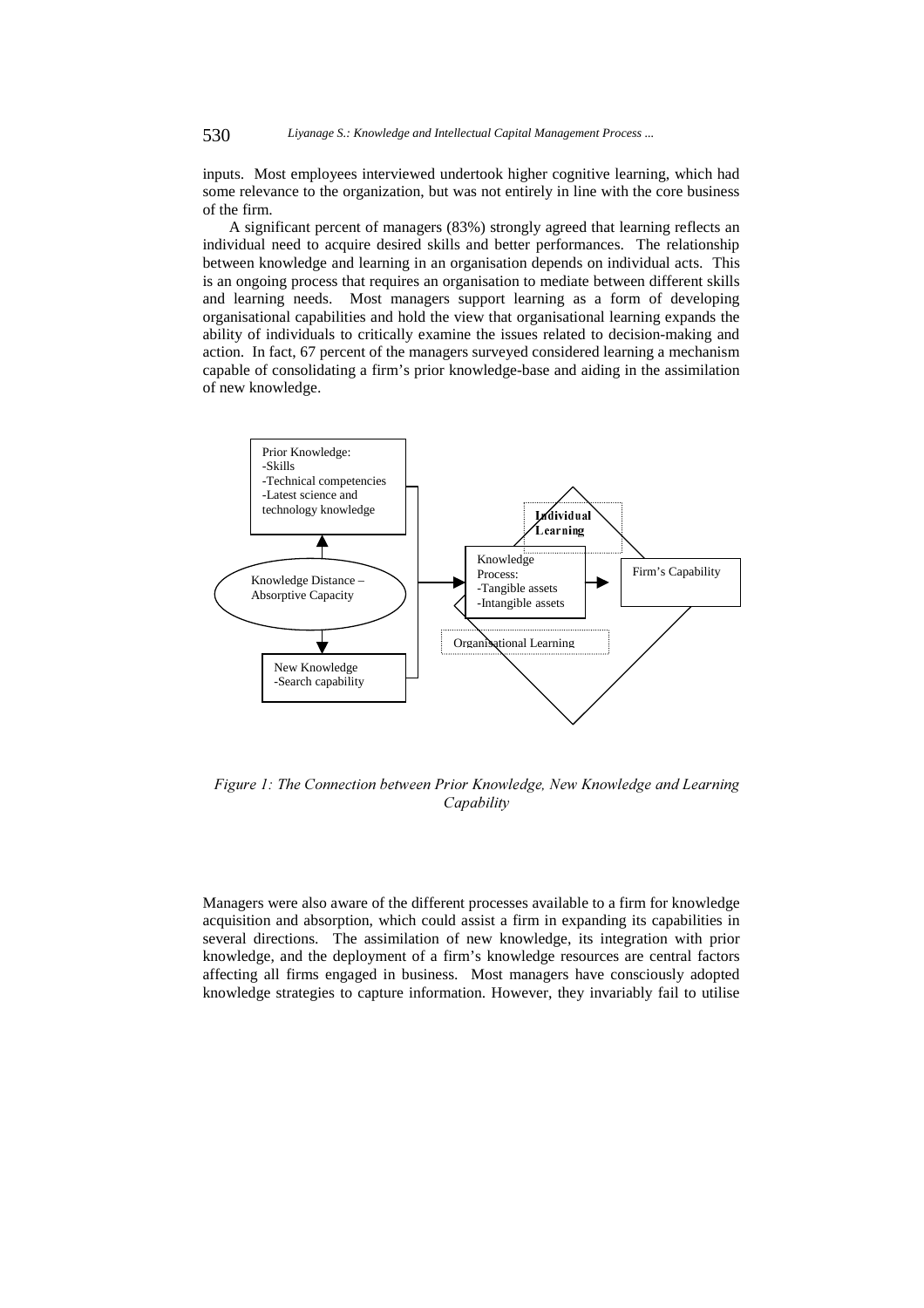learning as a process of assimilating available knowledge and consider learning to be an avoidable cost. The attempt to identify an organisation's available knowledge and its role in assimilating new knowledge has been recently explored through the concepts of a firm's absorptive capacity and prior knowledge [Zahra and George, 2002]. The phenomenal impact of knowledge resources have been studied from variety of perspectives, including: new product development processes [Daft and Lewin, 1993]; organising business information [Sanchez and Heene, 1996]; the strategic management of resources [Lane and Lubatkin, 1998]; managing the value chain [Cockburn, Henderson and Stern, 2000]; organising innovative competencies [Christensen, Suarez and Utterback, 1998]; and learning capabilities [Winter, 2000]. There is however limited research into the intervening processes between learning and knowledge.

In the process of acquiring new knowledge and absorbing such knowledge to renew prior knowledge, firms display varying degrees of agility towards developing learning capabilities. All firms engage in some form of learning. To what degree should an organisation engage in learning capability development and what role should it play in institutionalising such a process? Learning is an essential process in the conversion of knowledge into intellectual capital [see for example, Meyers, 1993, Argyris and Schon, 1996 and Senge, 1993]. Our research indicates that different firms respond differently to developing knowledge capabilities; most do not fully realise that learning builds different types of capabilities that allow the consolidation of certain business routines. Our research also suggests that those firms who are able to institutionalise learning processes tend to draw on the knowledge-base of individuals by empowering them to make decisions. Learning has increased the culture of knowledge-sharing, which is, in turn, important for selecting and developing knowledge-based competencies. There is, however, certainly a tension between knowledge and the learning process. The tension between knowledge application and segmented theoretical interpretations of learning provides a method of achieving organisational reclusivity.

### 4 Grounded Theory and Approach

The researcher's perspective contextually ties the process of knowledge construction such that the understanding of organisational research resides in the researcher's ability to understand the theoretical paradigm rather than the research itself. We have drawn our conclusions from observations of a large sample of firms operating in Australia, Singapore, and Hong Kong. However, interpretation produces analytically isolated results. The exact coupling processes of learning and knowledge is difficult to isolate given the complex web of interactions both within and outside the firm's boundaries.

Understanding the connection between learning and knowledge requires an understanding of the subject-object reality of the research experience, as the researcher identifies his or her subject based on a particular theoretical/research paradigm. Organisational learning theories offer limited analytical approach as they tend to situate knowledge outside a firm's knowledge-base. Because of the various typologies of knowledge, for example, the tacit and explicit dimensions of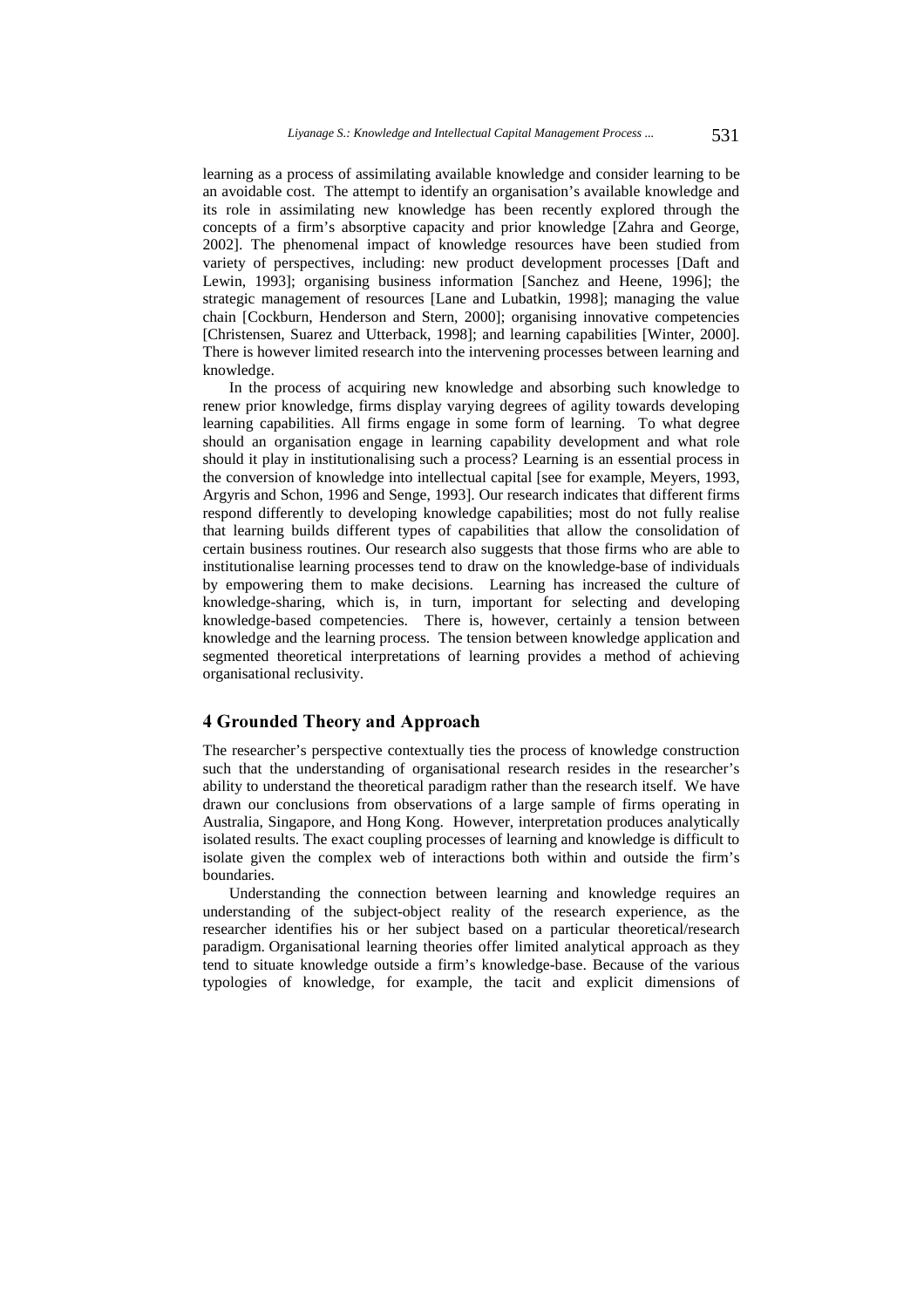knowledge, the subjective multi-contextual object of study needs to be analysed through discursive lenses and with the consent and understanding of participants.

It is often the case that current theories of learning are collated to fit with the framework of researchers; little if any consideration is given as to how organizations define their own reality or how that reality influences the shaping of knowledge and the development of learning.

Theories of learning have so far focused on learning as an exogenous process to knowledge development, absorption, and utilisation. This view, however, is inadequate for explaining the way that people actually generate new knowledge and contributes to prior and future knowledge developments. The delineation of areas of study in organisational research into the categories of knowledge and learning has marginalised the actual role played by individual learning and reflection. In fact, all organizations implementing knowledge management systems have to carefully consider the discursive rules that delineate knowledge from learning.. Because of its pervasive role, learning needs to be analysed independently but also in conjunction with the contingent variables related to knowledge development, assimilation, and absorption. This paper argues that isolating knowledge from contingent reality imposes artificial boundaries on the complex processes of knowledge and learning simply to fit the convenience of interpretative approaches. The recognition of influential variables that lead to a greater and more informative link between learning and knowledge processes is required. Certainly, learning theory must be integrated with knowledge and organisational theories.

Learning also allows the integration of human creativity with new intellectual formation [Amabile, 1996]. Several learning processes in organizations have been identified, as seen in [Malecki, 1997]. These processes can be subdivided into the following:

#### Direct learning:

- Learning by doing;
- Learning by using;

Learning by operation; changing; system performance feedback; training; hiring; searching.

#### **Learning by Interaction:**

- Learning by trying;
- Learning by interacting;
- Learning by selling;

#### **Learning by Transfer:**

- Learning from inter-industry spillovers;
- Learning by imitation; and
- Learning by failing.

Our research shows that firms use all these forms of knowledge; however, direct learning is the most commonly practiced form advocated by firms. Near learning refers to the immediate learning environment, which deals with compensating for immediate knowledge and competitive gaps. Most of such learning processes attempt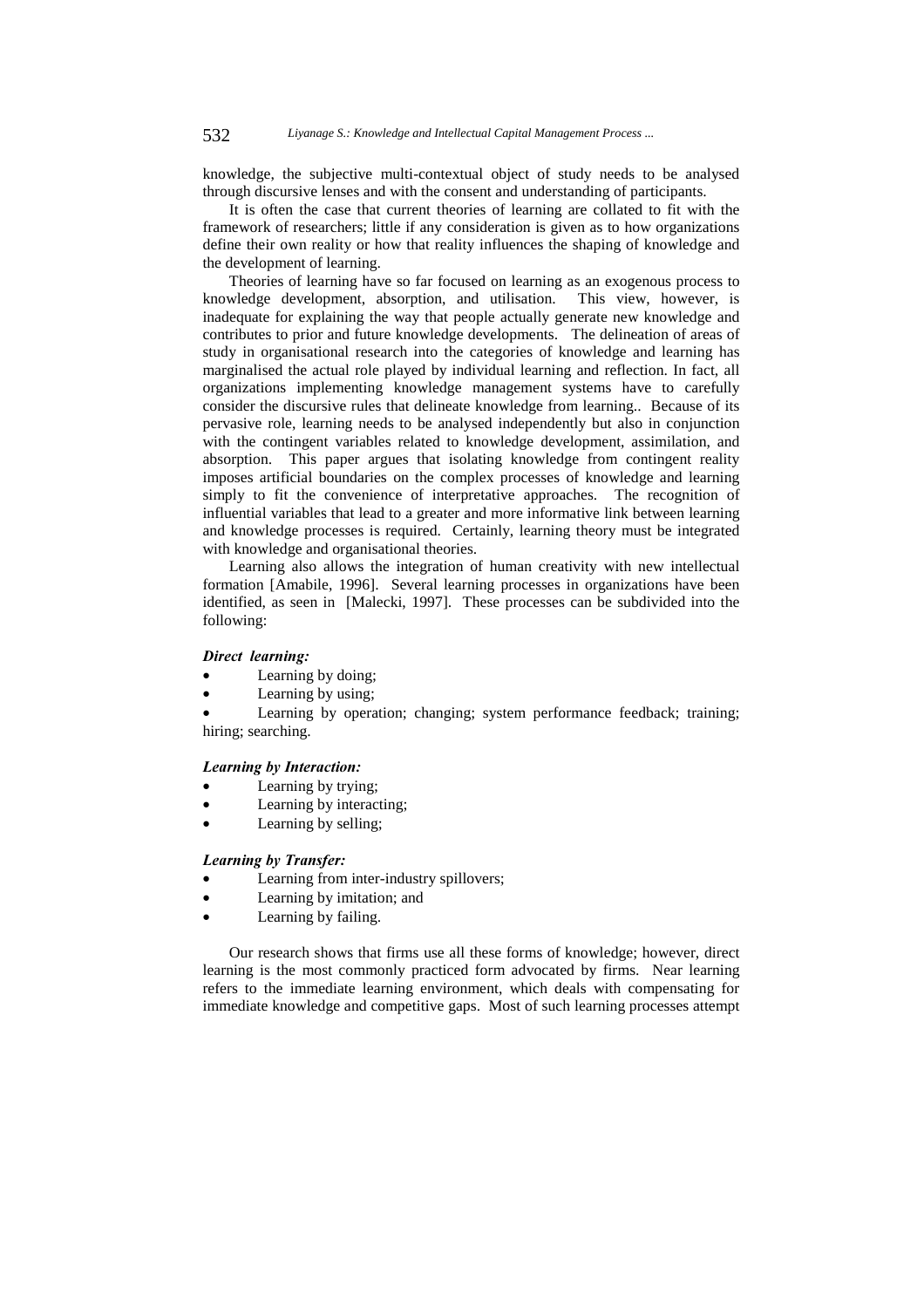to understand current systems and the operating of such systems. Learning by interaction is largely grounded in personal networks. Learning by transfer occurs as knowledge is transformed into intellectual capital and assimilated into various outcomes. Sources of learning for a firm include: clients or customers; other firms within the firm's group; fairs and exhibitions; suppliers; competitors; professional conferences and journals; universities and higher education institutions; computerbased information networks; consultancy firms; government and non-profit institutions; and patent disclosures [OECD, 2000]. Yet there are some distinctions that can be made about learning that depend on the different means by which information can be transmitted, for example, codified or tacit knowledge. Formation of networks or industry clusters are helpful for integrating learning through the transfer of both codified and tacit knowledge within organisations.

### **5 Conclusions**

In organisational management studies, learning has been treated as an intervening process. However it is still often treated as exogenous to the processes of a firm's knowledge creation, assimilation, and utilisation. Our research suggests otherwise. We regard learning as endogenous to knowledge processes and argue that it forms an integral part of knowledge development, knowledge absorption, and interchanges. In the formation of knowledge and intellectual capital, learning plays a critical role, especially in filling out the knowledge gaps of individuals, teams, and systems. Learning also facilitates much-needed behavioral changes that allow the appreciation of intellectual capital components residing in individuals.

A new perspective is required for linking knowledge and learning theories as a cohesive set of inputs to the creation of an oganisation's knowledge capital. The separation of the two may have its own dynamics. However, such segregation limits an understanding of knowledge as a valuable resource for a firm's growth and development. Learning invariably needs to be treated as an endogenous factor in the formation of a firm's absorptive capacity, which, in turn, leads to the assimilation of new knowledge with prior knowledge. A firm's absorptive capacity can be expressed in terms of its learning capability, which is able to advance the knowledge capital of a firm. Learning should therefore be treated equally or similarly to knowledge management while a firm is engaged in building its specific dynamic capabilities. Given the significance of knowledge resources to an organisation's competencies, it is important to view learning as an endogenous factor to knowledge that deals with the internally and externally-situated knowledge capabilities of a firm. Learning also deepens specific business routines that allow managers to decide on the level of learning required to absorb certain types of knowledge or business activities into a firm's development. Theories of learning should not only examine internal and external interchanges of knowledge resources, but also the dynamic role they play in building a firm's business capabilities.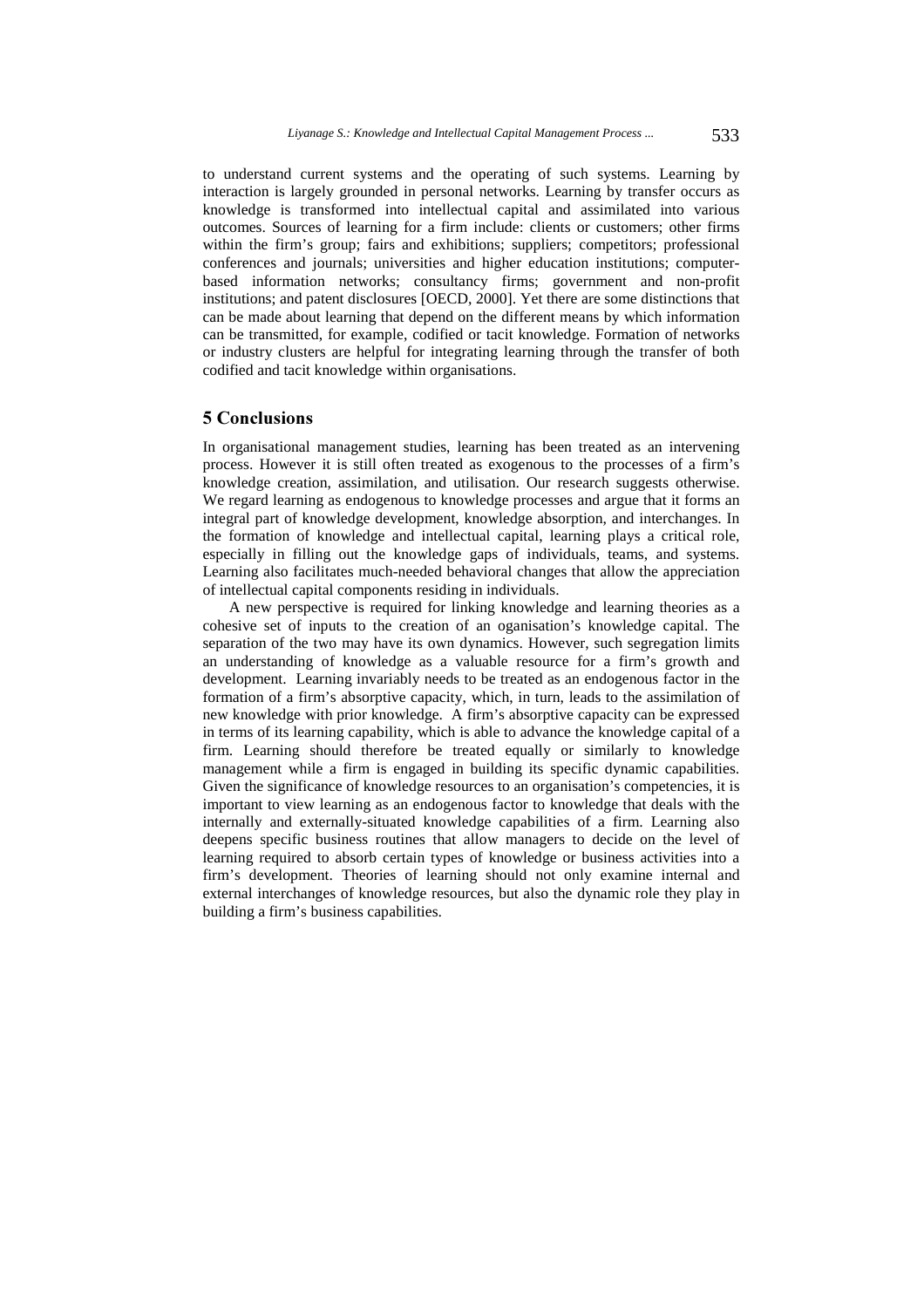534 *Liyanage S.: Knowledge and Intellectual Capital Management Process ...*

### References

[Amabile, 1996)] Amabile, T.M., "Creativity in Context", Westview Press, New York (1996).

[Argyris and Schon, 1996] Argyris, C. and Schon, D.A, " Organisational Leaning II, Theory, Method, and Practice, Addison-Wesley, Reading, MA. (1996)

[Boden, 1990] Boden, M.,"The Creative Mind: Myths and Mechanisms", London, Weidenfeld and Nicolson (1990)

[Burton-Jones, 1999)] Burton-Jones, A., "Knowledge Capitalism", Oxford University Press.(1999)

[Christensen, Suarez, and Utteback, 1998] Christensen C., Suarez, F. and Utteback J., "Strategies for survival in fast changing industries", Management Science, 44, 12, (1998) 207- 220.

[Cockburn, Henderson and Stern, 2000] Cockburn, I. Henderson, R., and Stern, S., " Untangling the origins of competitive advantage", Strategic Management Journal, 21, (2000) 1123-1145.

[Cohen and Levinthal, 1990] Cohen, W. M. and Levinthal, D. A., "Absorptive capacity: a new perspective on learning and innovation", Administrative Science Quarterly, 35, (1990) 128-152.

[Crossan and Inkpen Crossan, 1994] M.M. and Inkpen, A.C. "Promise and reality of learning through alliances", International Executive, 36, (1994) 263-273.

[Daft and Lewin, 1993] Daft, R.L. and Lewin A. Y., "Where are the theories of the 'new' organisational forms?, An editorial Essay", Organisation Science, 4,4, (1993). i-vi.

[Edmondson, 2002] Edmondson, A.C. 'The local and variegated nature of learning in organizations; A group-level perspective", Organization Science, 13,2, (2002), 128-146.

[Garvin, 2000] Garvin, D. "Learning in Action", Harvard Business School Press, Boston, MA.(2000)

[Glynn, Lant and Milliken, 1994] Glynn, M.A., Lant, T.K., Milliken, F.J., "Mapping learning processes in organizations: a multi-level framework linking learning and organizing". In Advances in Managerial Cognition and Organizational Information Processing, 5. JAI Press, Greenwich, CT, 43¯83.(1994)

[Klob, 1984] Klob, D.A. 1984. "Experiential Leaning", Prentice-Hall, Eaglewood Cliffs, NJ. (1984)

[Lane and Lubatkin, 1998] Lane, P. J. and Lubatkin, M., "Relative absorptive capacity and interorganisational learning", Strategic Management Journal, 19, (1998) 461-467.

[Lave and Wenger, 1991] Lave J. and Wenger, E., "Situated Learning: Legitimate Peripheral Participation", Cambridge, Cambridge University Press. (1991)

[Liyanage and Jones, 2002] Liyanage, S. and Jones, A. J. "Investing in Knowledge Capital", Singapore Institure of Management Publisher, Singapore. (2002)